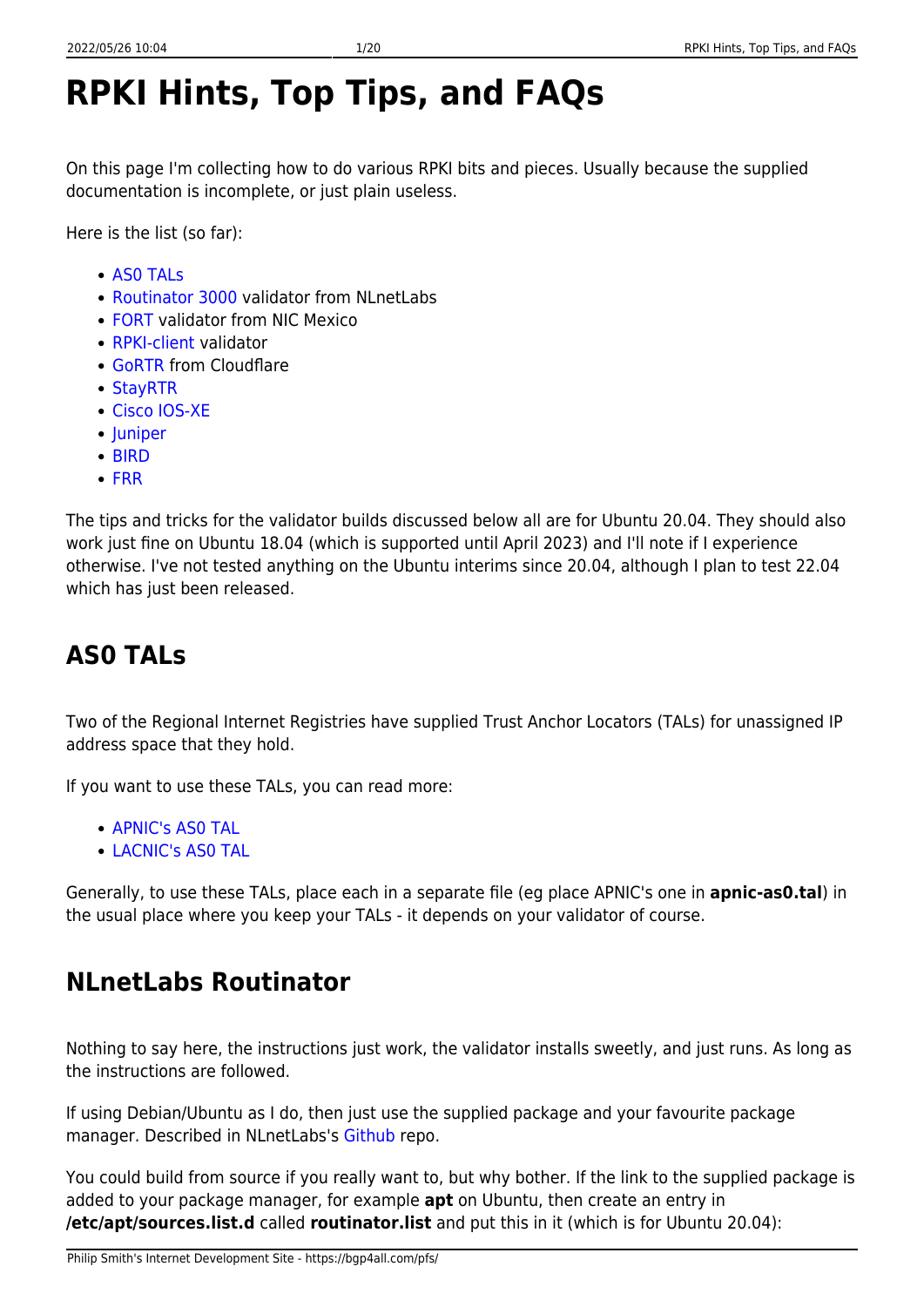deb [arch=amd64] https://packages.nlnetlabs.nl/linux/ubuntu/ focal main

Easy!

# <span id="page-1-0"></span>**FORT**

FORT is not quite so easy to install, but still relatively simple as long as you follow the instructions closely.

The installation instructions are on [Github.](https://nicmx.github.io/FORT-validator/installation.html)

(Actually, Marco d'Itri has created a [Debian package](https://tracker.debian.org/pkg/fort-validator) which you can use to install from. But the FORT team note that it may be a release or two behind their own packaging.)

First step is to grab the **.deb** file from their archive:

```
wget
https://github.com/NICMx/FORT-validator/releases/download/1.5.3/fort_1.5.3-1
_amd64.deb
```
and then install it:

```
sudo apt install ./fort 1.5.3-1 amd64.deb
```
Note that the **apt install** installs a **systemd** file and starts FORT running automatically. FORT uses TCP/323 as the listener port - you may want to customise this, and to do that, edit the configuration file **/etc/fort/config.json**. This is the configuration file that I use:

```
{
          "tal": "/etc/fort/tal",
          "local-repository": "/var/lib/fort",
          "slurm": "/etc/fort/slurm/",
          "server": {
                   "port": "3323"
          },
          "log": {
                   "output": "syslog"
          }
}
```
All I have done is modify the port that the server listens on.

The package ships with 4 of the 5 Trust Anchor Locators, so to get the missing one (ARIN's), you will need to run:

```
sudo fort --init-tals --tal=/etc/fort/tal
```
You will be asked to confirm that you have read the Terms and Conditions regarding ARIN's TAL: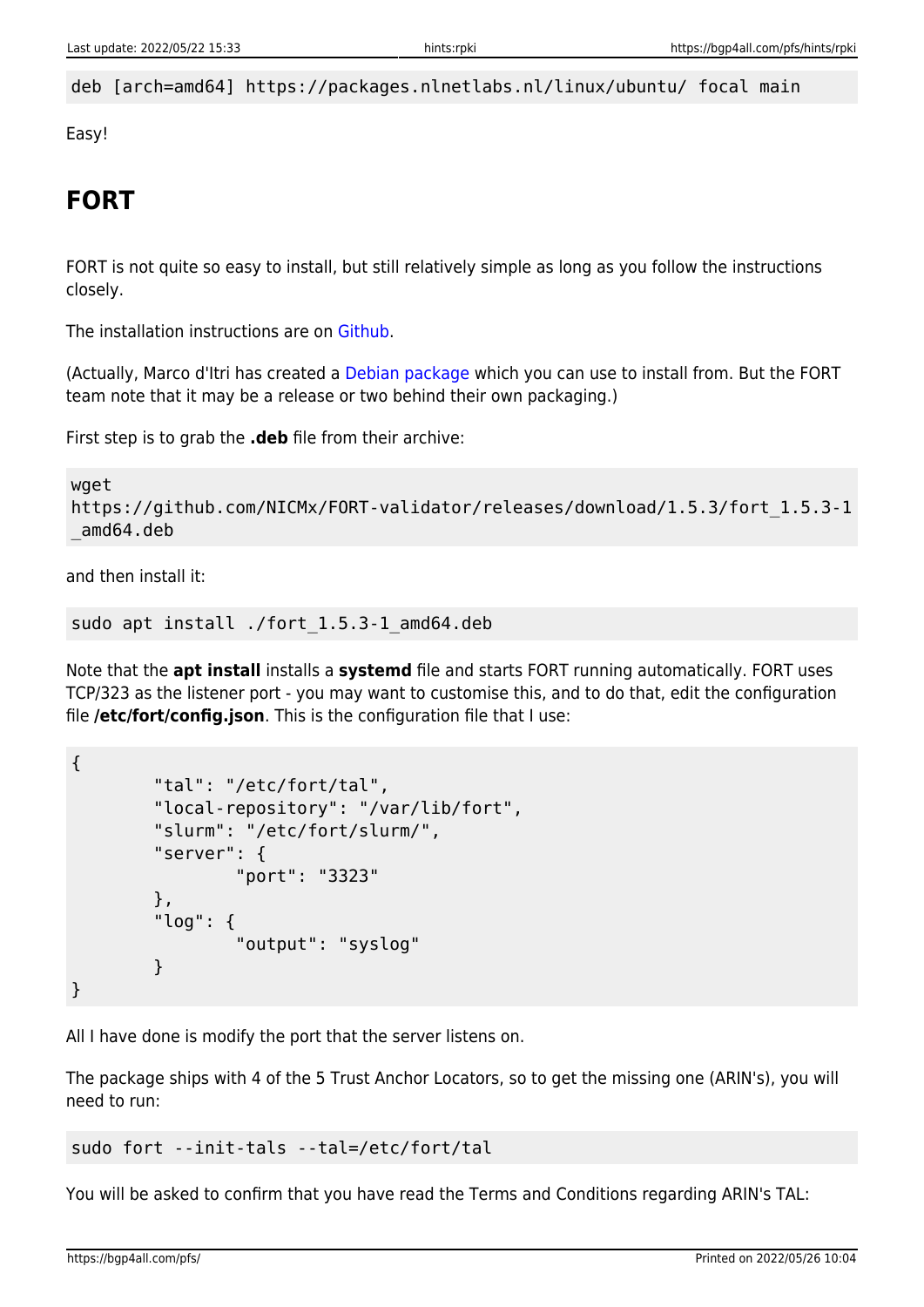```
...
Jan 26 03:50:46 DBG: Done. Total bytes transferred: 466
Jan 26 03:50:46 DBG: HTTP result code: 200
Successfully fetched '/etc/fort/tal/apnic.tal'!
Attention: ARIN requires you to agree to their Relying Party Agreement (RPA)
before you can download and use their TAL.
Please download and read https://www.arin.net/resources/manage/rpki/rpa.pdf
If you agree to the terms, type 'yes' and hit Enter: yes
Jan 26 03:50:51 DBG: HTTP GET:
https://www.arin.net/resources/manage/rpki/arin.tal
Jan 26 03:50:51 DBG: Done. Total bytes transferred: 487
Jan 26 03:50:51 DBG: HTTP result code: 200
Successfully fetched '/etc/fort/tal/arin.tal'!
Jan 26 03:50:51 DBG: HTTP GET:
https://www.lacnic.net/innovaportal/file/4983/1/lacnic.tal
...
```
One thing that I found is that FORT crashes on start up following the above installation instructions to the letter. The issue is that the **/var/lib/fort** folder is owned by **root**, not by the **fort** user. Easy to fix:

sudo chown fort:fort /var/lib/fort

Then restart FORT:

```
sudo systemctl restart fort
```
and it should run successfully. You should see something like this when you run **systemctl status fort**:

```
* fort.service - FORT RPKI validator
      Loaded: loaded (/lib/systemd/system/fort.service; enabled; vendor
preset: enabled)
     Drop-In: /run/systemd/system/service.d
              └─zzz-lxc-service.conf
      Active: active (running) since Wed 2022-01-26 03:54:05 UTC; 4s ago
        Docs: man:fort(8)
              https://nicmx.github.io/FORT-validator/
   Main PID: 3100 (fort)
       Tasks: 37 (limit: 28794)
     Memory: 12.0M
      CGroup: /system.slice/fort.service
              └─3100 /usr/bin/fort --configuration-file /etc/fort/config.json
```
You can check by using **ps ax** to get:

 195 ? Ssl 95:13 /usr/bin/fort --configuration-file /etc/fort/config.json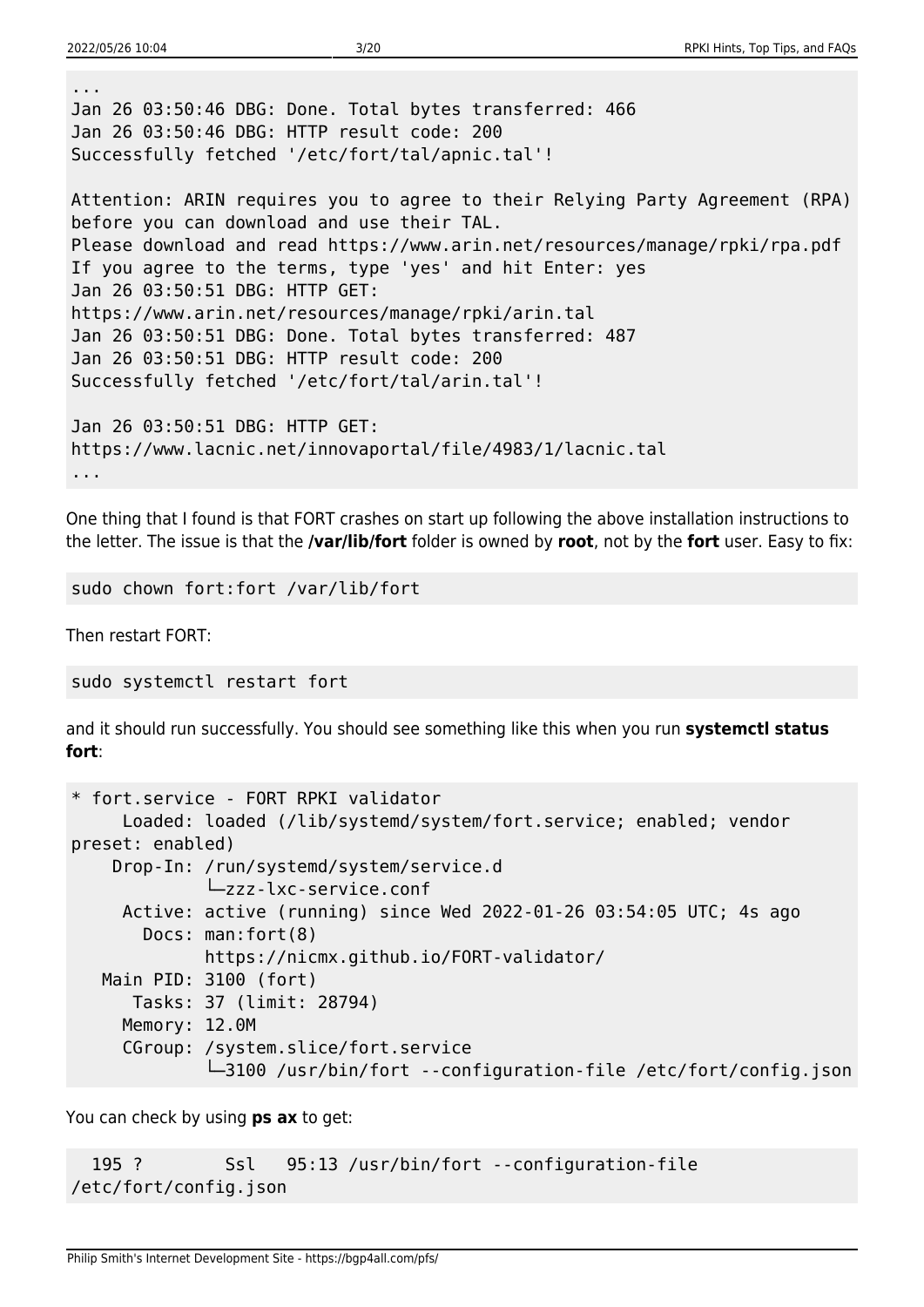and **netstat -an** (upto Ubuntu 18.04) or **ss -an** (on Ubuntu 20.04 onwards) to get:

tcp LISTEN 0 128 0.0.0.0:3323 0.0.0.0:\*

# <span id="page-3-0"></span>**RPKI-client**

**rpki-client** is just a validator - it does not have the functionality to accept connections from a router. We'll come to that later on (we'll need to use Cloudflare's [GoRTR](#page-5-0) or its fork, [StayRTR](#page-9-0)).

**rpki-client** has no package, although Marco d'Itri is working on one as you can find from the [Debian](https://packages.debian.org/sid/rpki-client) [package tracker.](https://packages.debian.org/sid/rpki-client)

Before you attempt to download and build it, the **rpki-client** instructions note that you need a few other packages in place. These include **automake**, **autoconf**, **make**, **git** itself, **libtool** and **expat**. This is all quite easy using the Ubuntu package manager.

sudo apt install automake autoconf make git libtool libexpat1-dev

The other required package noted in the instructions is **tls** from LibreSSL. LibreSSL is a branch of OpenSSL and is used on OpenBSD - not found on Linux, but seems to be appearing in the latest Debian/Ubuntu beta builds. So we need to download the bits we need and install. The **rpki-client** instructions don't say anything about how to do that.

First we go to<https://ftp.openbsd.org/pub/OpenBSD/LibreSSL/> and select the latest package, which is libressl-3.4.2.tar.gz at time of writing

wget https://ftp.openbsd.org/pub/OpenBSD/LibreSSL/libressl-3.4.2.tar.gz

We then unpack it:

tar zxf libressl-3.4.2.tar.gz

and then build it:

```
cd libressl-3.4.2
./configure --enable-libtls-only
make
sudo make install
```
Note the option to only build **libtls** - we don't need the rest of LibreSSL and it could well interfere with OpenSSL which will already be on the system. Now that **libtls** is built, the **install** action will put the libraries in **/usr/local/lib** like this:

```
-rw-r--r-- 1 root root 27392794 Jan 20 15:17 libtls.a
-rw-r--r-- 1 root root 933 Jan 20 15:17 libtls.la
lrwxrwxrwx 1 root root 16 Jan 20 15:17 libtls.so -> libtls.so.22.0.0
lrwxrwxrwx 1 root root 16 Jan 20 15:17 libtls.so.22 ->
libtls.so.22.0.0
```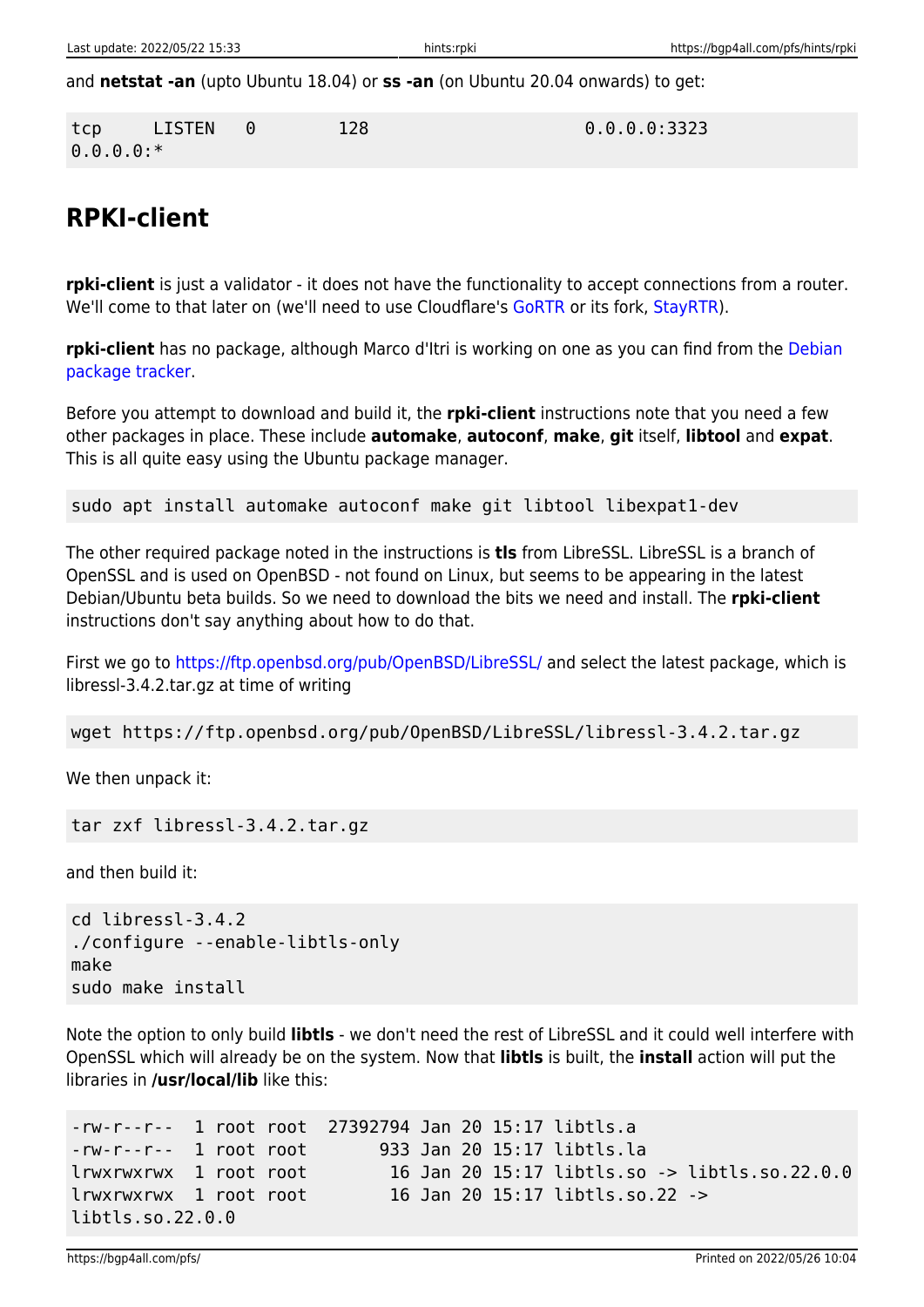-rw-r--r-- 1 root root 13146784 Jan 20 15:17 libtls.so.22.0.0

Run **sudo ldconfig** so that the system knows about the new libraries.

Next we need to get some packages that **rpki-client** needs. These are **libssl-dev** and **rsync**.

```
sudo apt install libssl-dev rsync
```
And now we are ready to build **rpki-client**.

Easiest is just to install **rpki-client** from the [Github](https://github.com/rpki-client/rpki-client-portable) repository:

git clone https://github.com/rpki-client/rpki-client-portable.git

and then:

```
cd rpki-client-portable
./autogen.sh
./configure --with-tal-dir=/etc/rpki \
    --with-base-dir=/var/lib/rpki-client \
    --with-output-dir=/var/db/rpki-client
make
```
The **autogen.sh** script fixes the config set up, ready to run **configure** which will produce the **Makefile**. Note that we are specifying where our TALs go, where the temporary files go (following Ubuntu norms), and where the output file storing the VRPs goes (again following Ubuntu norms).

Hidden in the official instructions is a comment that **rpki-client** runs as a normal user if started as root. So we need to create that normal user:

```
sudo groupadd _rpki-client
sudo useradd –g _rpki-client –s /sbin/nologin –d /nonexistent –c "rpki-
client user" rpki-client
```
Now we can install RPKI-client:

sudo make install

which will install the client in **/usr/local/sbin** and the 4 TALs in **/etc/rpki**, as well as create the cache and output directories needed. Note that the ARIN TAL requires users to read the disclaimer first so is not provided by default. So you need to do this manually:

```
wget https://www.arin.net/resources/manage/rpki/arin.tal
sudo mv arin.tal /etc/rpki
```
Now the client can be run. There is no daemon option, it simply runs at the command line, and when it has finished downloading all the VRPs (around 10-15 minutes depending on bandwidth) it exits. But that's okay. Try running the client:

sudo /usr/local/sbin/rpki-client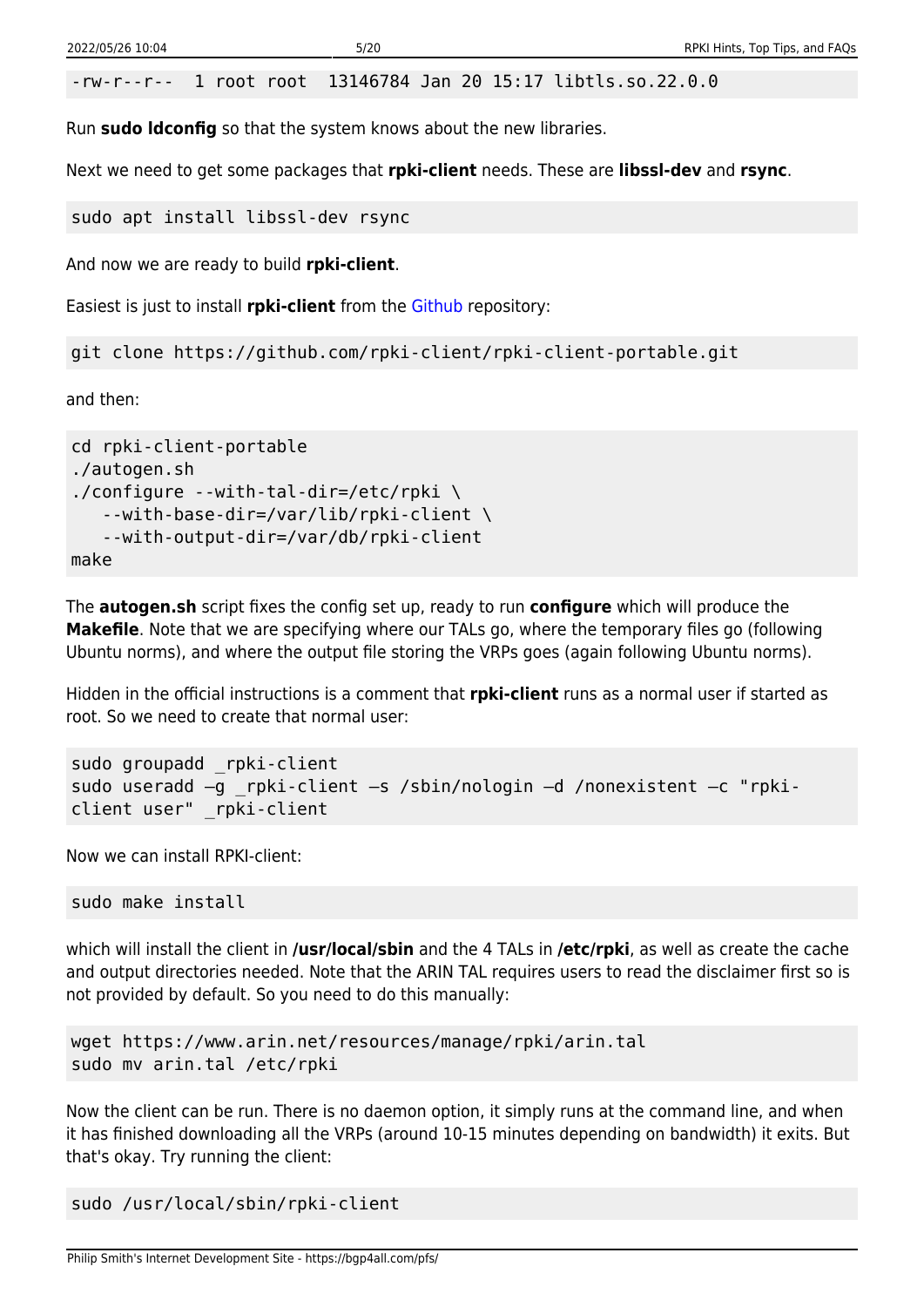You'll see errors about various CAs or files not being accessible - that's their problem, not yours. If you check in the **/var/db/rpki-client** folder you will see an **openbgpd** file once the above run of **rpkiclient** completes. This is the configuration you'd need if you run **openbgp**. However, we are going to run a standalone RtR client instead, so we will need JSON output instead.

Once **rpki-client** completes, we can now set it up to run automatically. To do this, we create a file in **/etc/cron.hourly** called **rpki-client**, and in it we put:

```
#!/bin/bash
# run RPKI-client every hour
# - default output location is /var/db/rpki-client
# - -j option means json output, suitable for stayrtr
/usr/local/sbin/rpki-client -j > /tmp/rpki-client.log 2>&1
```
and that's it. Every hour, cron will run **rpki-client** which will produce JSON output of all the VRPs it has collected. As noted above, JSON output is what is used by StayRTR and GoRTR as their input sources. Make sure that the **/etc/cron.hourly/rpki-client** is executable, otherwise it will not run.

It's a good idea to check the log file in case **rpki-client** reports issues trying to write local files etc. But mostly what you'll see there are all the transactions with the various CAs, and the problems encountered (there will be lots, unfortunately).

### <span id="page-5-0"></span>**GoRTR**

I've included GoRTR here though it is no longer maintained by Cloudflare as the maintainer has moved on to pastures new. All development work is now being carried out on [StayRTR](#page-9-0) which is a hard fork of GoRTR.

### <span id="page-5-1"></span>**Installing Go**

First you will need a working Go environment. Full instructions are at<https://go.dev/doc/install>, and I've reproduced the key pieces here to make it easy for installers.

First off, download the latest Go package (1.18.1 at time of writing):

```
wget https://go.dev/dl/go1.18.1.linux-amd64.tar.gz
```
If you have an existing Go environment, perhaps save it in case something goes wrong with the new version:

```
sudo mv /usr/local/go /usr/local/go.old
```
and then you can unpack the new version:

```
cd /usr/local
sudo chmod 777 .
```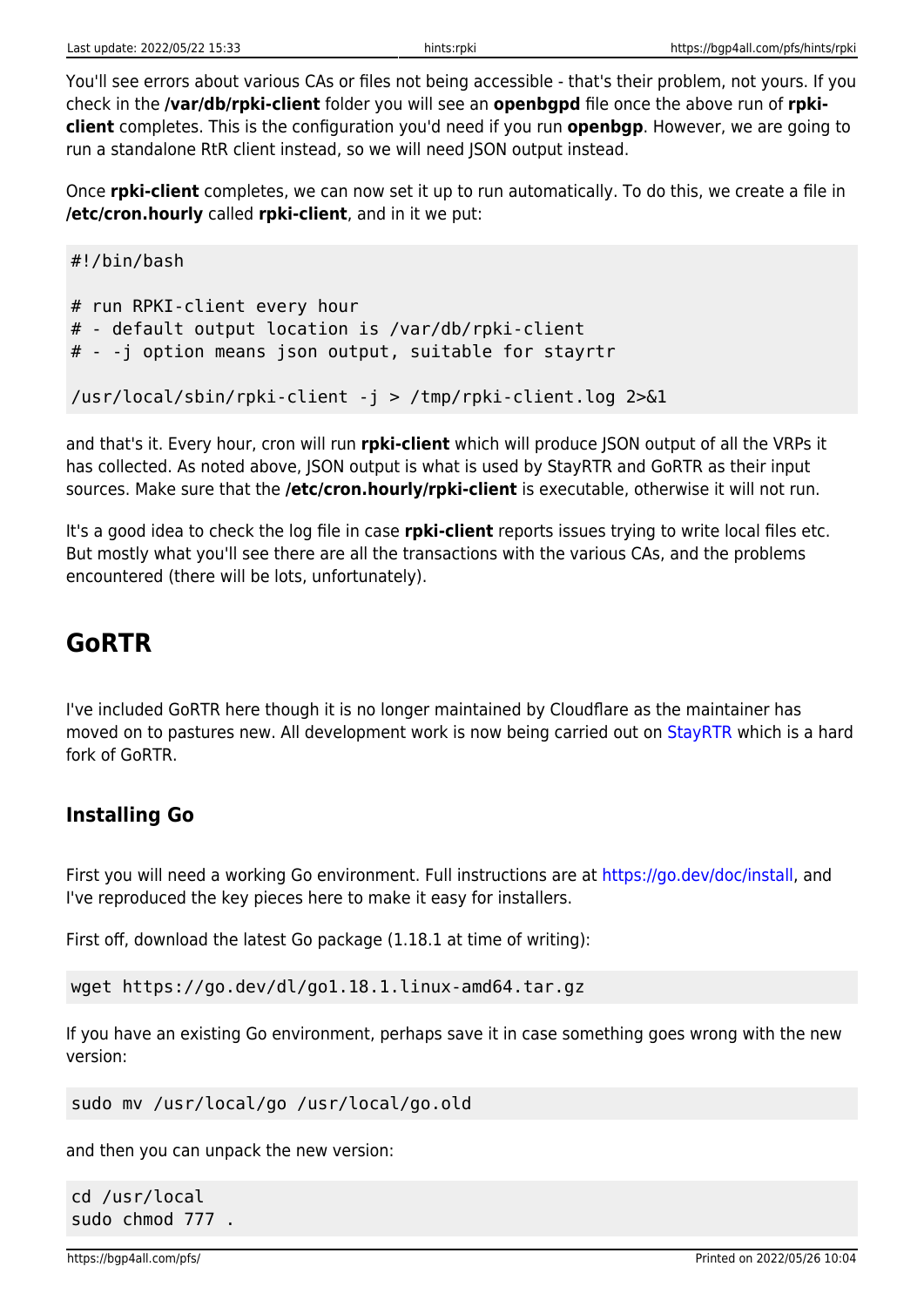```
tar xzf ~/go1.18.1.linux-amd64.tar.gz
sudo chmod 755 .
```
Next add **/usr/local/go/bin** to the **PATH** environment variable. If you use **bash**, this would be in the **.profile** in your home directory, and just add:

```
if [ -d "/usr/local/go/bin" ] ; then
     PATH="$PATH:/usr/local/go/bin"
fi
```
Log off. And then log in again. (Easiest way of activating the updated **PATH**.)

And now check you have a working Go environment:

go version

If the version shows what you installed, you are set!

### **Installing GoRTR**

Easiest way to do this is to build from the [Github repo](https://github.com/cloudflare/gortr).

**Note1**: You could download and use the provided [binaries](https://github.com/cloudflare/gortr/releases) if you wish.

**Note2**: You could even download the [Debian](https://packages.debian.org/sid/amd64/gortr) package if you wish, and install that. It needs the **adduser** package, and a **libc** from 2.4 onwards (most modern Ubuntu releases). Bonus with the .deb package is that it comes with a **systemd** configuration.

But we will focus on building from the source.

```
git clone https://github.com/cloudflare/gortr.git
cd gortr
make build-gortr build-rtrmon build-rtrdump
```
which builds **gortr** as well as **rtrmon** and **rtrdump** (the latter used for testing purposes).

Copy the resulting binaries to **/usr/local/bin**:

```
cd dist
sudo -s
cp -p gortr-v0.14.7-1-g2125744-linux-x86_64 /usr/local/bin/gortr
cp -p rtrdump-v0.14.7-1-g2125744-linux-x86_64 /usr/local/bin/rtrdump
cp -p rtrmon-v0.14.7-1-g2125744-linux-x86_64 /usr/local/bin/rtrmon
```
GoRTR has lots of options, but the ones we need are these:

```
 -bind string
        Bind address (default ":8282")
 -cache string
        URL of the cached JSON data (default
```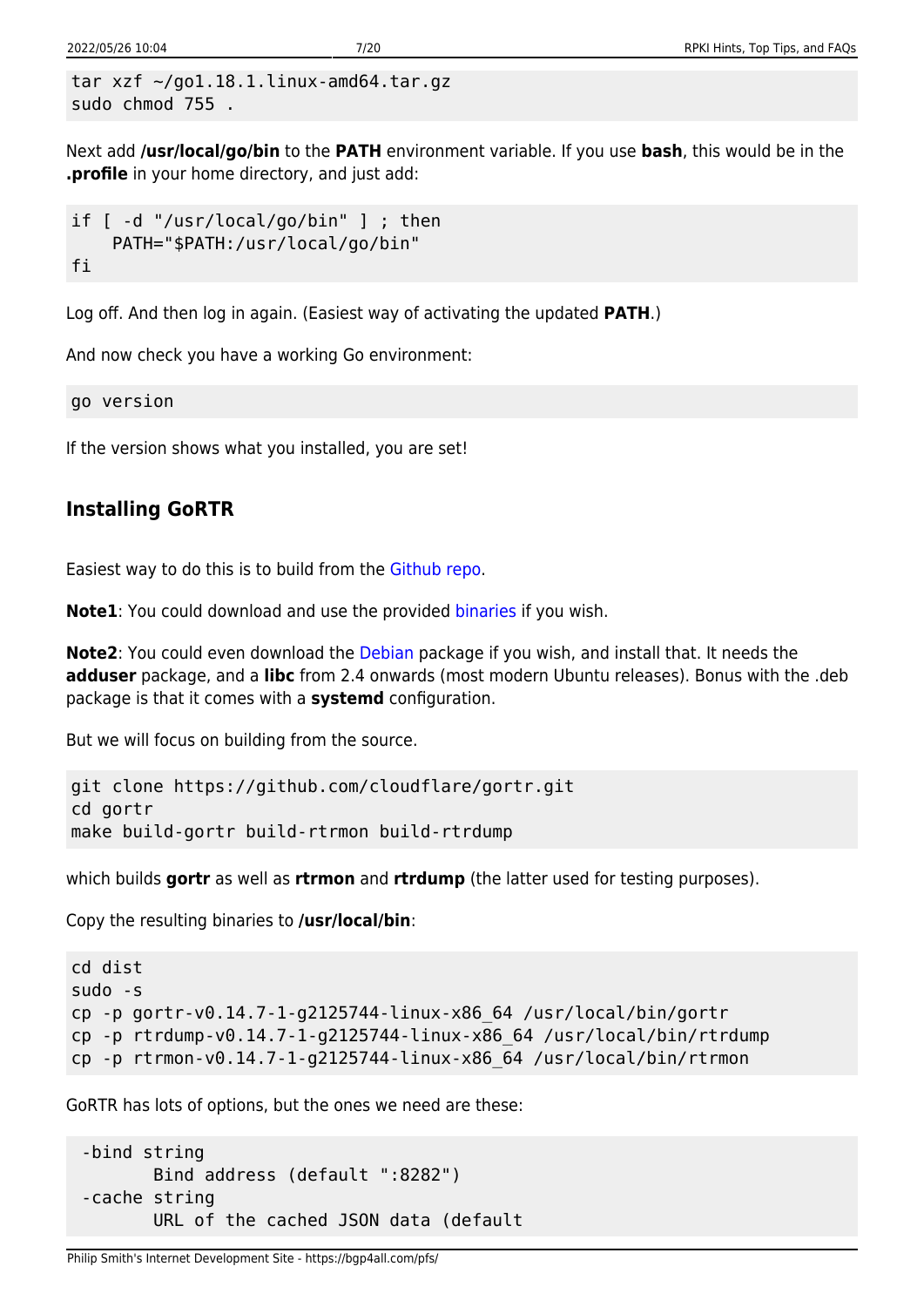```
"https://rpki.cloudflare.com/rpki.json")
  -checktime
         Check if file is still valid (default true)
  -verify
         Check signature using provided public key (disable by passing -
verify=false)
```
We don't need to use the Cloudflare JSON source, given we have our own from the newly created RPKI-client. RPKI-client doesn't insert a timestamp in the way that GoRTR wants, nor is there a signature on it, so we need to disable that too.

We run GoRTR like this:

```
/usr/local/bin/gortr -bind :3323 -verify=false -cache /var/db/rpki-
client/json -checktime=false
```
which will at least let us test that it works. Run it and see what happens - you should see output at the command line looking like this:

```
INFO[0001] New update (304138 uniques, 304138 total prefixes). 0 bytes.
Updating sha256 hash ->
0592ddc6e9a82666f8ddc5eda8cad76cb61f22640f17199b1bff06b5928b9718
INFO[0002] Updated added, new serial 0
INFO[0002] GoRTR Server started (sessionID:33094, refresh:3600, retry:600,
expire:7200)
```
And if you check the ports that are listening (**ss -an**) you will see:

| tcp LISTEN 0 | 128 | $* : 3323$ | * • * |
|--------------|-----|------------|-------|
| tcp LISTEN 0 | 128 | $*$ :8080  | * * * |

Port 3323 is the listening port for Router connections. And Port 8080 is the metrics port, for monitoring systems to connect to.

But perhaps this isn't good for long term operations as you'd prefer to have this start running automatically when the system starts. And for that we'd need to set up a suitable **systemd** entry.

First off, let's create a user for GoRTR (it does not have to run as root):

```
sudo groupadd _gortr
sudo useradd -g gortr -s /sbin/nologin -d /nonexistent -c "GoRTR user"
_gortr
```
Next we create a file **/etc/default/gortr** with the following contents:

```
# Settings for GoRTR. Consult https://github.com/cloudflare/gortr for
# more discussion and other available options
```

```
STAYRTR ARGS=-bind :3323 -verify=false -cache /var/db/rpki-client/json -
checktime=false
```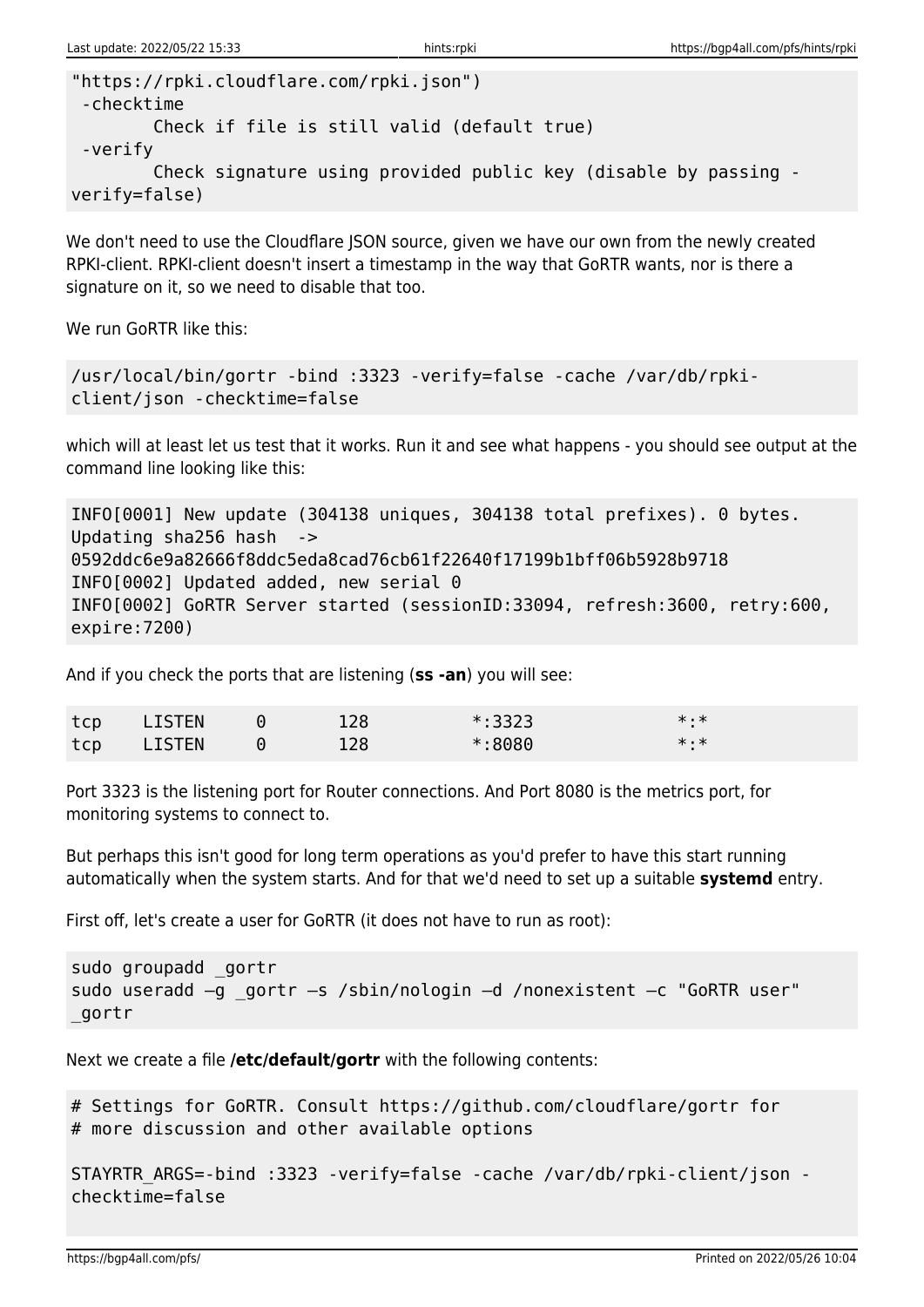#

Then we go to the **/lib/systemd/system/** folder and create the **systemd** entry - call it **gortr.service**. Here is a simple one that should work:

[Unit] Description=GoRTR RPKI to Router Server Documentation=https://github.com/cloudflare/gortr After=network.target

```
[Service]
EnvironmentFile=/etc/default/gortr
ExecStart=/usr/local/bin/gortr $GORTR_ARGS
Type=exec
User=_gortr
Group=_gortr
AmbientCapabilities=CAP_NET_BIND_SERVICE
CapabilityBoundingSet=CAP_NET_BIND_SERVICE
```
[Install] WantedBy=multi-user.target

We then need to enable it:

```
sudo systemctl enable gortr
```
which then displays:

```
Created symlink /etc/systemd/system/multi-user.target.wants/gortr.service →
/lib/systemd/system/gortr.service.
```
and then we can run GoRTR, like this:

sudo systemctl start gortr

Once it is running, check that it is working by running:

```
sudo systemctl status gortr
```
and you should see something like this:

```
* gortr.service - GoRTR RPKI to Router Server
      Loaded: loaded (/lib/systemd/system/gortr.service; enabled; vendor
preset: e
     Active: active (running) since Fri 2022-01-28 15:52:17 AEST; 25s ago
       Docs: https://github.com/cloudflare/gortr Main PID: 17490 (gortr)
      Tasks: 11 (limit: 4915) Memory: 221.1M
     CGroup: /system.slice/gortr.service
              └─17490 /usr/local/bin/stayrtr -bind :3323 -verify=false -cache
/var
```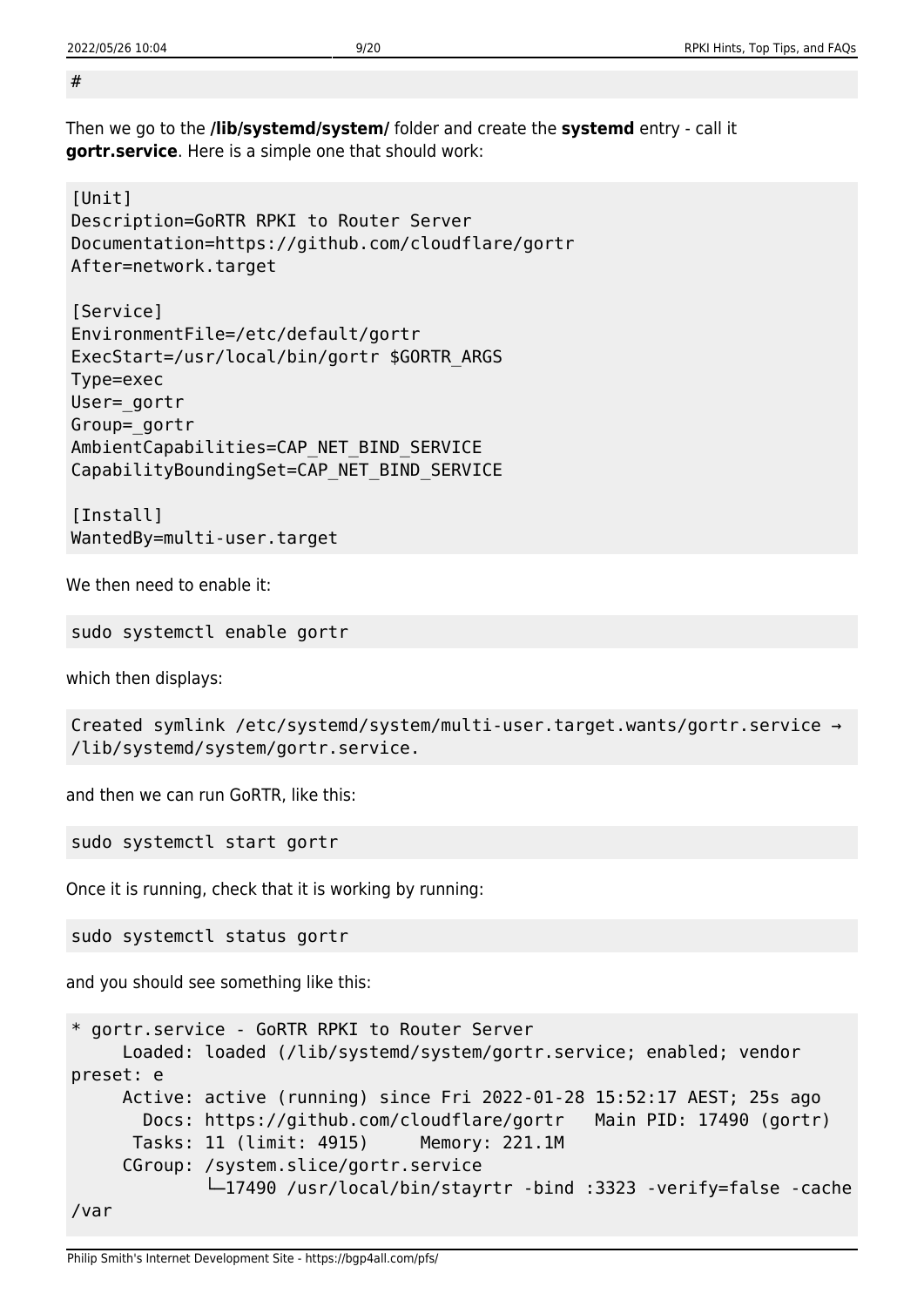Jan 28 15:52:27 gortr systemd[1]: Starting StayRTR RPKI to Router Server... Jan 28 15:52:27 gortr systemd[1]: Started StayRTR RPKI to Router Server. Jan 28 15:52:27 gortr gortr[17490]: time="2022-01-28T15:52:27+10:00" level=info m Jan 28 15:52:28 gortr gortr[17490]: time="2022-01-28T15:52:28+10:00" level=info m Jan 28 15:52:29 gortr gortr[17490]: time="2022-01-28T15:52:29+10:00" level=info m Jan 28 15:52:29 gortr gortr[17490]: time="2022-01-28T15:52:29+10:00" level=info m

and you can also run the more traditional **ps ax** to see something like:

17490 ? Ssl 0:04 /usr/local/bin/gortr -bind :3323 -verify=false cache /var/db/rpki-client/json -checktime=false

And that's it. Enjoy your new GoRTR installation.

### <span id="page-9-0"></span>**StayRTR**

StayRTR is a hard fork of [GoRTR](#page-5-0) which is no longer maintained by Cloudflare. For this reason, I recommend you use StayRTR rather than GoRTR.

As of writing this, there are no packages you can just download and run. So we'll download the source and build from there.

**Note**: there is an experimental [.deb package](https://packages.debian.org/sid/stayrtr) by Marco d'Itri, but that needs at least Ubuntu 21.04 to support it, as it requires a libc which is 2.32 or newer (Ubuntu 20.04 uses libc version 2.31).

Given it's parentage in GoRTR, the install process is very similar. First off, make sure you have a working Go environment - consult the [instructions](#page-5-1) in the GoRTR section above.

Easiest way to install StayRTR is build from the [Github repo](https://github.com/bgp/stayrtr).

git clone https://github.com/bgp/stayrtr.git cd stayrtr make build-all

which builds **stayrtr** as well as **rtrmon** and **rtrdump** (the latter used for testing purposes).

Copy the resulting binaries to **/usr/local/bin** (note if you have GoRTR installed too, as I do, you may want to rename its **rtrdump** and **rtrmon** binaries appropriately):

```
cd dist
sudo cp -p stayrtr-0.1-91-gc4ac625-linux-x86_64 /usr/local/bin/stayrtr
sudo cp -p rtrdump-0.1-91-gc4ac625-linux-x86_64 /usr/local/bin/rtrdump
sudo cp -p rtrmon-0.1-91-gc4ac625-linux-x86 64 /usr/local/bin/rtrmon
```
StayRTR has lots of options, but the ones we need are these: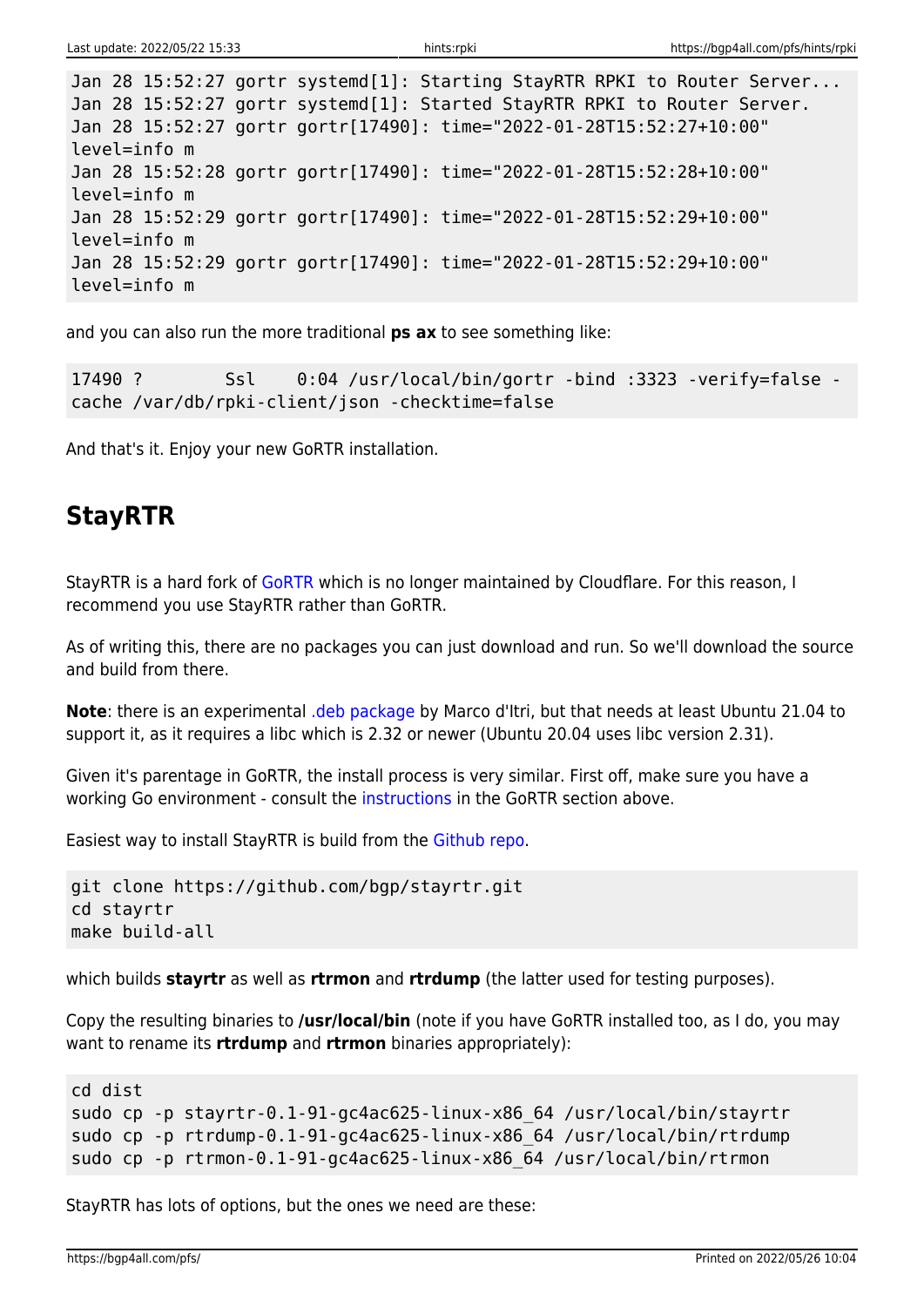```
 -bind string
         Bind address (default ":8282")
 -cache string
         URL of the cached JSON data (default
"https://console.rpki-client.org/vrps.json")
```
We don't need to use the public RPKI-client JSON source, given we have our own from the newly created RPKI-client.

We run StayRTR like this:

```
/usr/local/bin/stayrtr -bind :3323 -cache /var/db/rpki-client/json
```
which will at least let us test that it works. Run it and see what happens - you should see output at the command line looking like this:

 $INFO[0000]$  new cache file: Updating sha256 hash e0a14ea955e183e2719dcfbee0e9429b34581972c6ad5f6e9e064ee1396caf60 INFO[0001] New update (307007 uniques, 307007 total prefixes). INFO[0002] Updated added, new serial 0 INFO[0002] StayRTR Server started (sessionID:60037, refresh:3600, retry:600, expire:7200)

And if you check the ports that are listening (**ss -an**) you will see:

| tcp | LISTEN 0 | 128 | $*:9847$ | $*$ . $*$ |
|-----|----------|-----|----------|-----------|
| tcp | LISTEN 0 | 128 | $*:3323$ | $*$ . $*$ |

Port 3323 is the listening port for Router connections. And Port 9847 is the metrics port, for monitoring systems to connect to.

But perhaps this isn't good for long term operations as you'd prefer to have this start running automatically when the system starts. And for that we'd need to set up a suitable **systemd** entry.

First off, let's create a user for StayRTR (it does not have to run as root):

```
sudo groupadd _stayrtr
sudo useradd -g stayrtr -s /sbin/nologin -d /nonexistent -c "StayRTR user"
_stayrtr
```
Next we create a file **/etc/default/stayrtr** with the following contents:

```
# Settings for StayRTR. Consult https://github.com/bgp/stayrtr for
# more discussion and other available options
STAYRTR_ARGS=-bind :3323 -cache /var/db/rpki-client/json
#
```
Then we go to the **/lib/systemd/system/** folder and create the **systemd** entry - call it **stayrtr.service**. Here is a simple one that should work: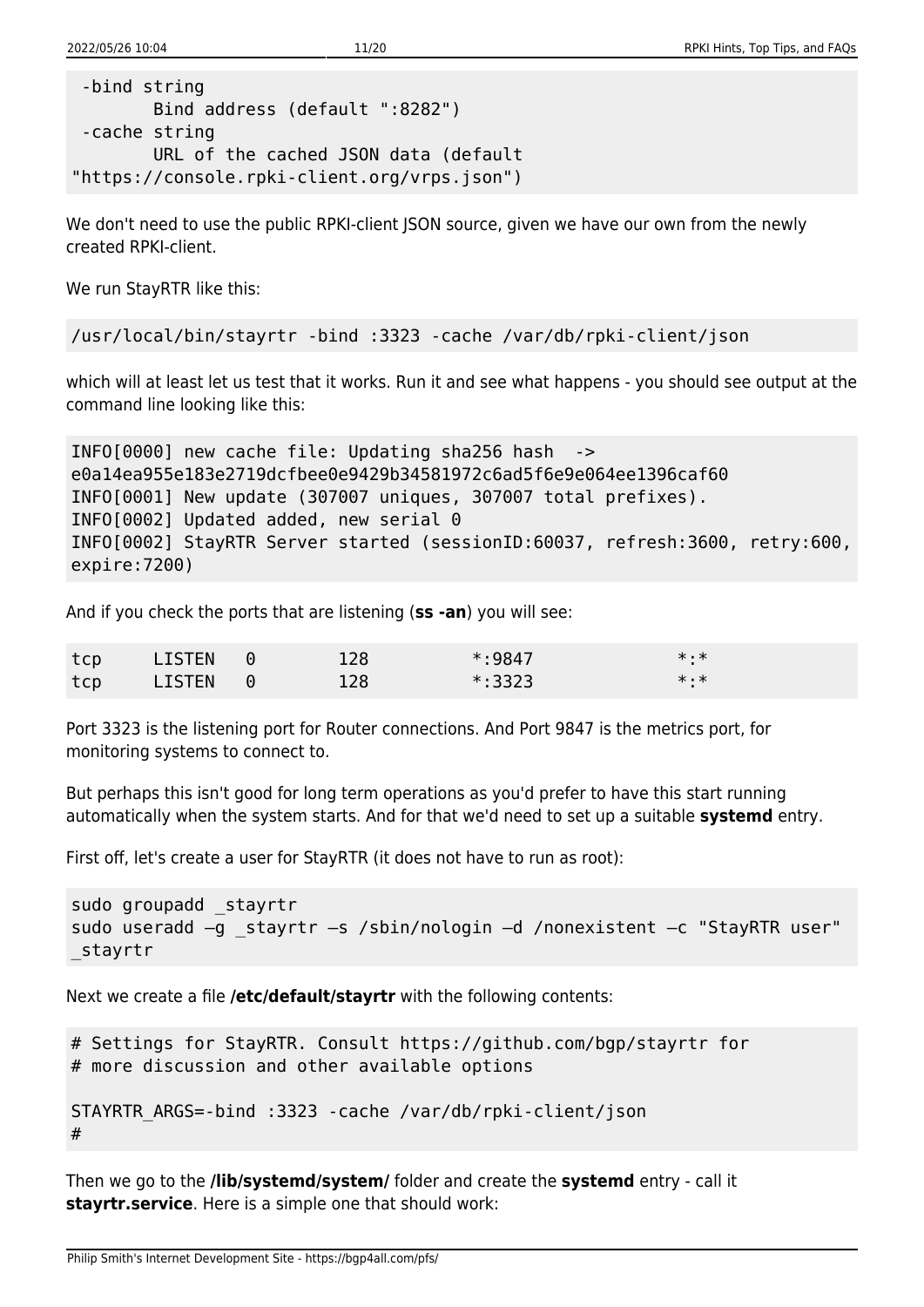[Unit] Description=StayRTR RPKI to Router Server Documentation=https://github.com/bgp/stayrtr After=network.target

[Service] EnvironmentFile=/etc/default/stayrtr ExecStart=/usr/local/bin/stayrtr \$STAYRTR\_ARGS Type=exec User=\_stayrtr Group=\_stayrtr AmbientCapabilities=CAP\_NET\_BIND\_SERVICE CapabilityBoundingSet=CAP\_NET\_BIND\_SERVICE

[Install] WantedBy=multi-user.target

We then need to enable it:

```
sudo systemctl enable stayrtr
```
which then displays:

```
Created symlink /etc/systemd/system/multi-user.target.wants/stayrtr.service
→ /lib/systemd/system/stayrtr.service.
```
and then we can run StayRTR, like this:

```
sudo systemctl start stayrtr
```
Once it is running, check that it is working by running:

sudo systemctl status stayrtr

and you should see something like this:

```
* stayrtr.service - StayRTR RPKI to Router Server
      Loaded: loaded (/lib/systemd/system/stayrtr.service; enabled; vendor
preset: ena
     Active: active (running) since Fri 2022-01-28 15:50:27 AEST; 25s ago
        Docs: https://github.com/bgp/stayrtr Main PID: 17390 (stayrtr)
       Tasks: 11 (limit: 4915) Memory: 241.8M
      CGroup: /system.slice/stayrtr.service
              └─17390 /usr/local/bin/stayrtr -bind :3323 -cache /var/db/rpki-
client/js
Jan 28 15:50:27 stayrtr systemd[1]: Starting StayRTR RPKI to Router
Server...
Jan 28 15:50:27 stayrtr systemd[1]: Started StayRTR RPKI to Router Server.
Jan 28 15:50:27 stayrtr stayrtr[17390]: time="2022-01-28T15:50:27+10:00"
level=info m
```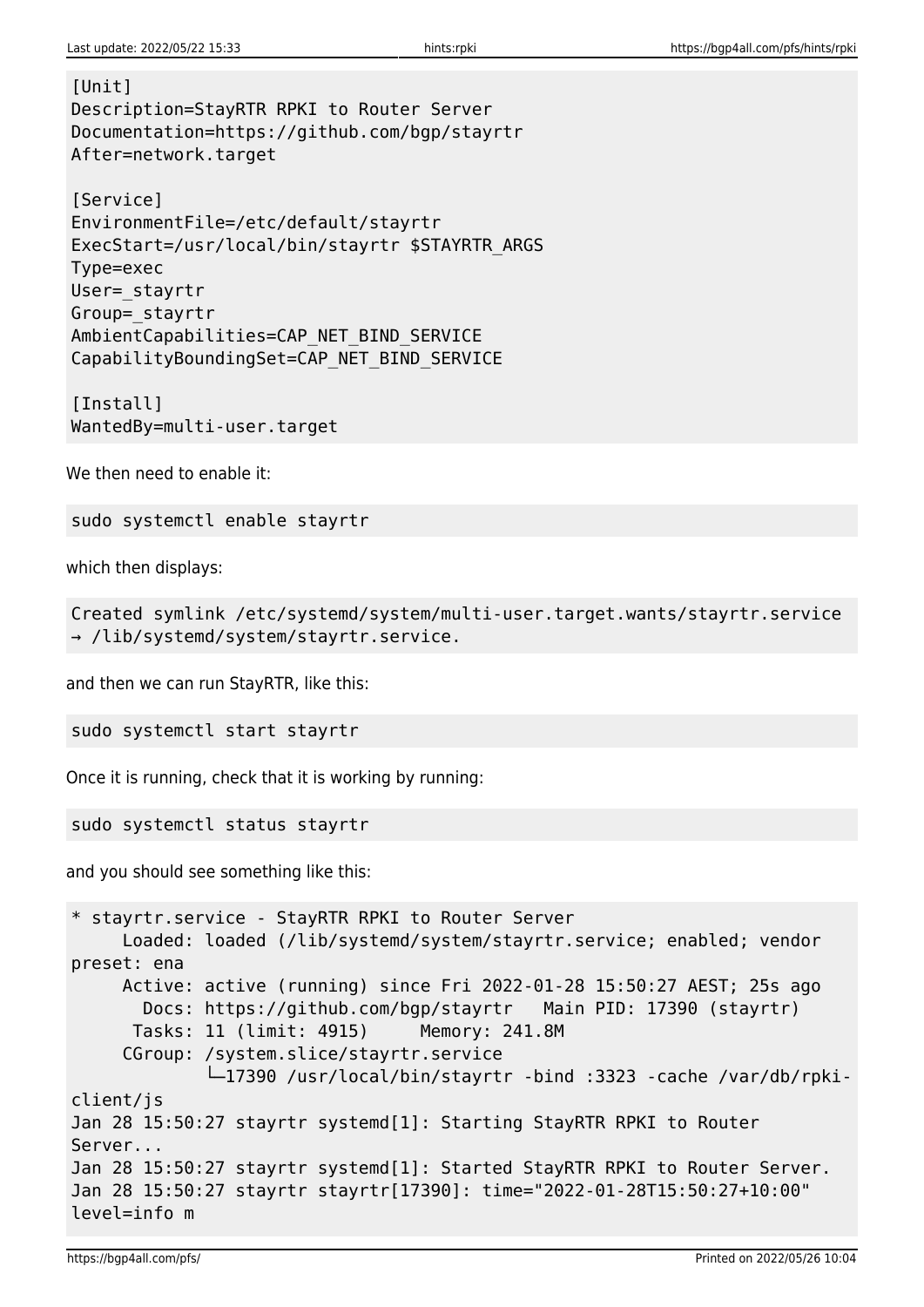```
Jan 28 15:50:28 stayrtr stayrtr[17390]: time="2022-01-28T15:50:28+10:00"
level=info m
Jan 28 15:50:29 stayrtr stayrtr[17390]: time="2022-01-28T15:50:29+10:00"
level=info m
Jan 28 15:50:29 stayrtr stayrtr[17390]: time="2022-01-28T15:50:29+10:00"
level=info m
```
and you can also run the more traditional **ps ax** to see something like:

```
17390 ? Ssl 0:04 /usr/local/bin/stayrtr -bind :3323 -cache
/var/db/rpki-client/json
```
And that's it. Enjoy your new StayRTR installation.

### <span id="page-12-0"></span>**Cisco IOS-XE Hints**

This section shows the basic configuration needed to get route origin validation up and running on a Cisco IOS-XE platform. (Cisco IOS-XR is not covered here and will likely be different.)

Most commentary is for IOS-XE 16.x onwards. IOS 15.5S (and IOS-XE equivalent) will also likely work with the following examples, but their RPKI implementation is somewhat old and buggy.

#### **Configuration with Validator**

Setting up a Cisco router to talk with a validator is simple:

```
router bgp <ASN>
bgp rpki server tcp <ip address> port <port> refresh 3600
```
where <ip address> is the IP address (IPv4 or IPv6) of the validator, <port> is the TCP port the validator listens on, and 3600 is the RFC8210 recommended refresh interval (the period which the router will use to ask the validator if there is new/updated validation information available).

To find out what is in the validation database (IPv4 and IPv6 commands shown):

```
show ip bgp rpki table
show bgp ipv6 rpki table
```
and to find out the status of the connection to the validator:

show ip bgp rpki servers

#### **Caveats**

Cisco IOS-XE has many defaults which are non-standard and will be potentially frustrating for operators: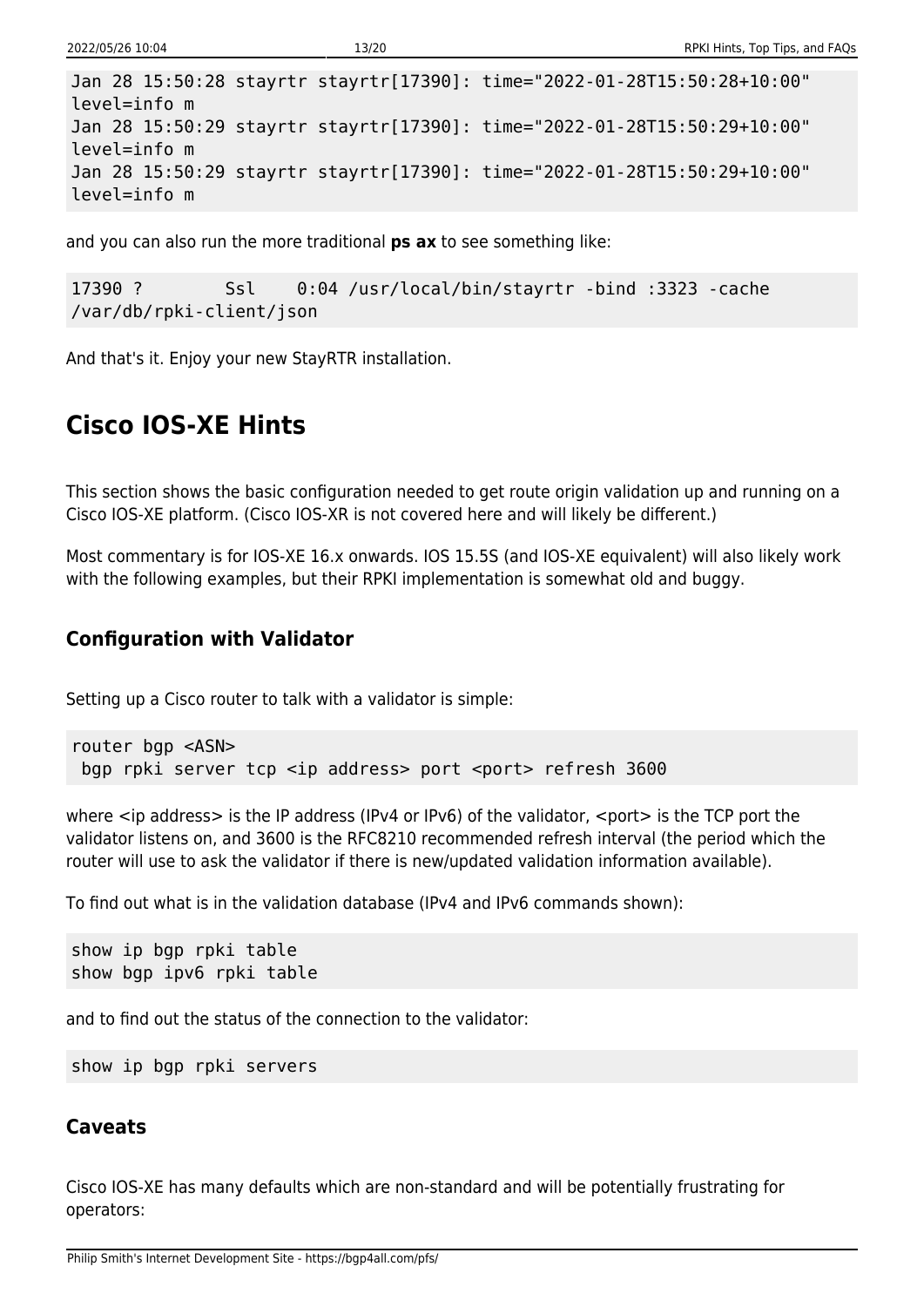- Automatically activates route origin validation (cannot be turned off!)
- Automatically drops invalids (can be turned off!)
- Locally originated prefixes are always marked as valid (cannot be turned off!) fixed in most recent IOS-XE 17.x releases
- Automatically prefers Valid path over Invalid/NotFound, even if latter has higher localpreference (BGP Best Path Selection over-ride) (cannot be turned off!) - only relevant if propagating validation information in IBGP (not recommended)
- If validator disappears, router validation database is flushed within a few minutes fixed in most recent IOS-XE 16.x releases

To turn off the automatic dropping of invalids:

```
router bgp <ASN>
 bgp bestpath prefix-validate allow-invalid
```
To propagate the validation state in IBGP, both BGP speakers need:

```
neighbor x.x.x.x announce rpki state
```
Please do **NOT** do this, as there are operational consequences, especially if validators become unreachable (specifically that IOS-XE has added an undocumented feature in the path selection process whereby a prefix marked as valid from one IBGP neighbour is preferred over invalid/notfound from another IBGP neighbour regardless of local-preference setting).

**Summary:** Cisco has tried to make it easy to deploy ROV, but unfortunately this "assistance" ignores standards and best practices. Any implementation must never take control away from the operator about what they can and cannot do, especially if there is no way of turning off mis-features.

### **Implementing Route Origin Validation**

The final step in Cisco IOS-XE is to implement Route Origin Validation. This is achieved simply by turning off the knob we noted above that automatically drops *invalid* prefixes.

```
router bgp <ASN>
  no bgp bestpath prefix-validate allow-invalid
```
### <span id="page-13-0"></span>**Juniper Hints**

This section shows the basic configuration needed to get route origin validation up and running on a JunOS platform. JunOS follows standards, as far as I can tell. All policy has to be explicitly configured by the operator.

### **Configuration with Validator**

The configuration needed for JunOS to talk with a validator is: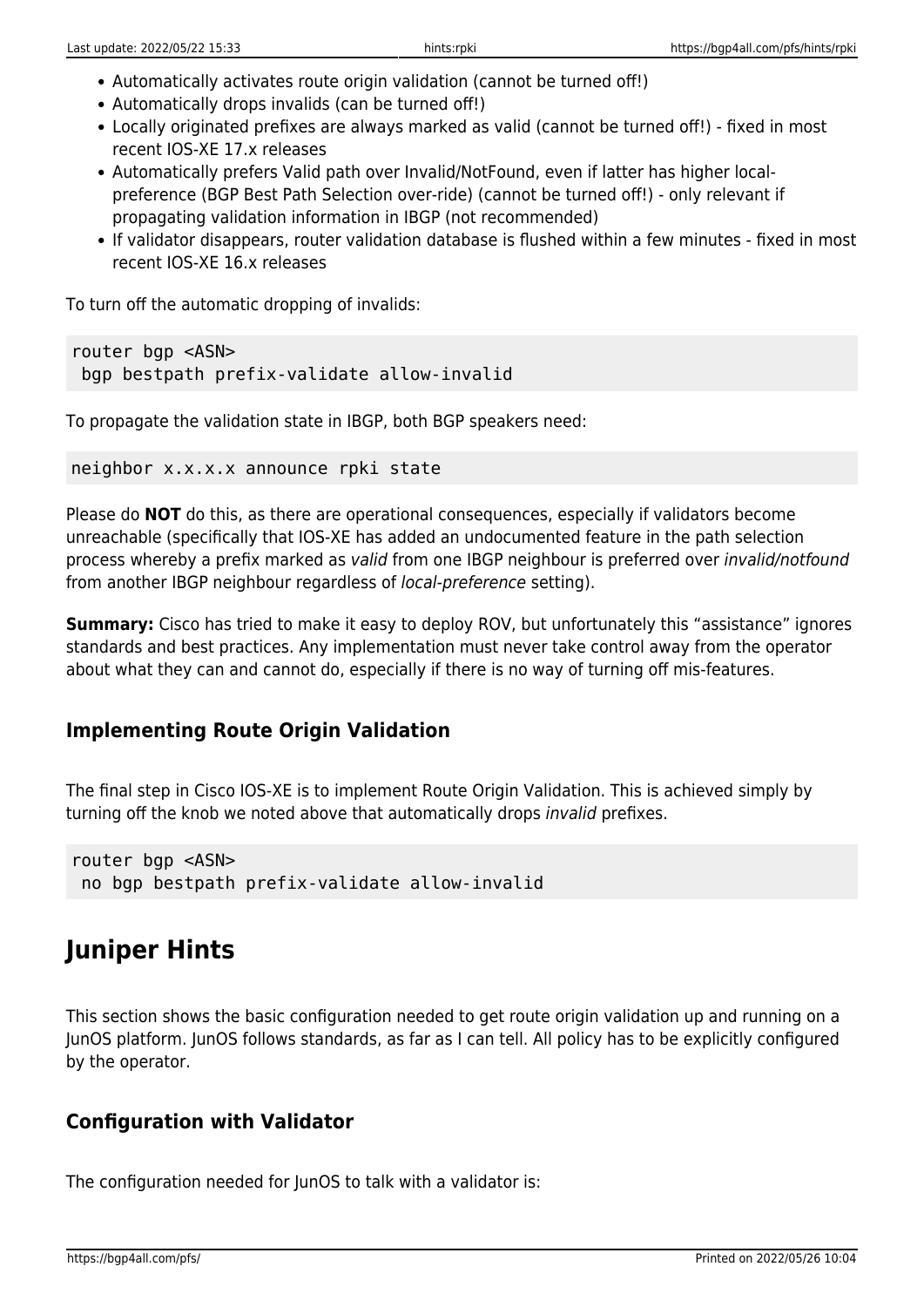```
routing-options {
   validation {
     group ISP {
      session <ip address>;
      port <port>;
       refresh-time 600;
       hold-time 3600;
     }
   }
}
```
where <ip address> is the IP address (IPv4 or IPv6) of the validator, <port> is the TCP port the validator listens on, and 3600 is the RFC8210 recommended refresh interval (the period which the router will use to ask the validator if there is new/updated validation information available).

This simply creates a validation database on the router - it does not touch the BGP RIB. To find out what is in the validation database:

show validation replication database

and to find out the status of the connection to the validator:

show validation session detail

#### **Flagging validation status in BGP RIB**

To indicate validation status in the BGP RIB, the operator needs to implement a policy statement to do that. Here is an example:

```
policy-options {
   policy-statement RPKI-validation {
     term VALID {
       from {
          protocol bgp;
          validation-database valid;
       }
       then {
         validation-state valid;
          next policy;
       }
     }
     term INVALID {
       from {
          protocol bgp;
         validation-database invalid;
       }
       then {
         validation-state invalid;
          next policy;
```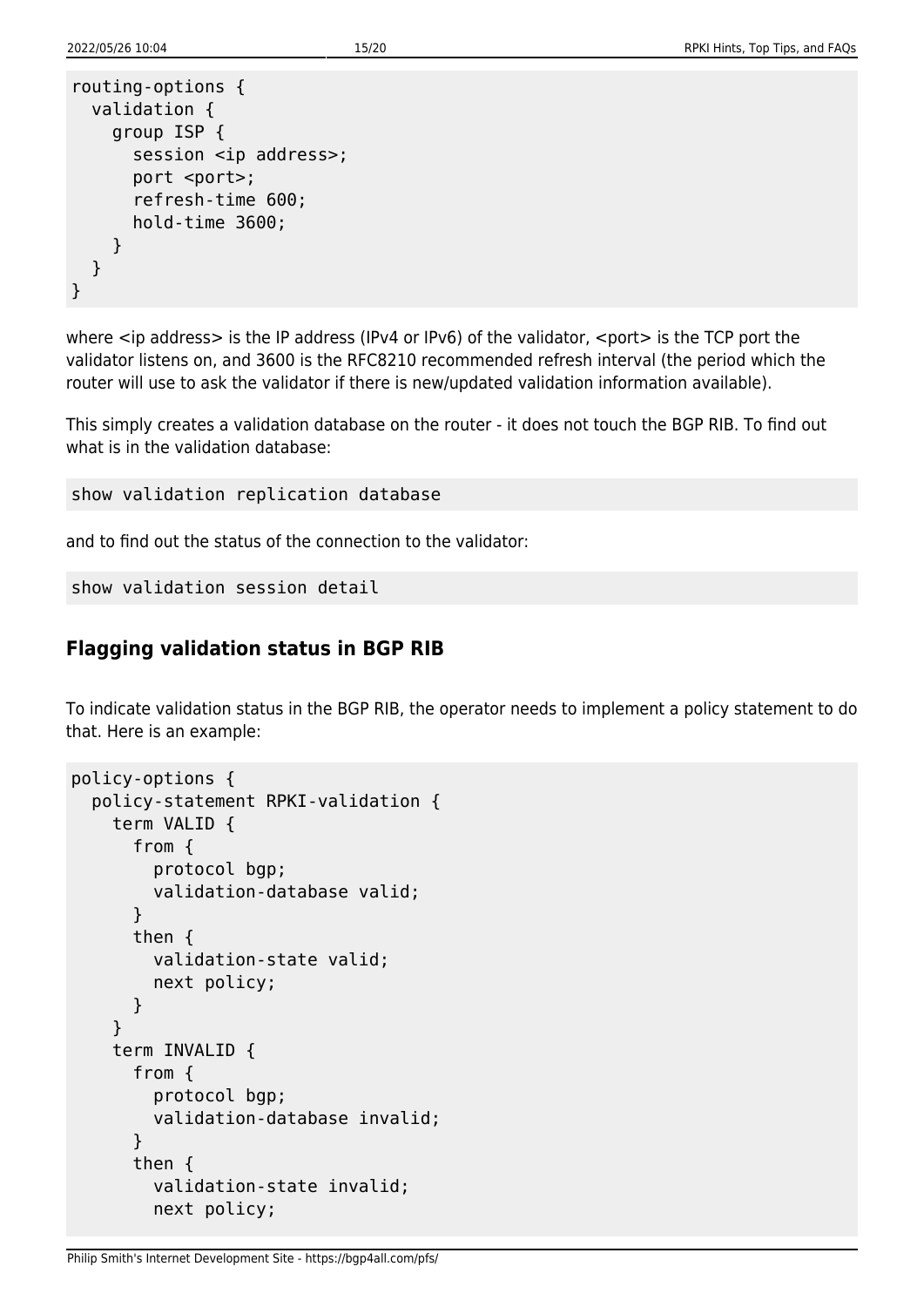```
 }
     }
     term UNKNOWN {
       from {
          protocol bgp;
          validation-database unknown;
       }
       then {
          validation-state unknown;
          next policy;
       }
     }
   }
}
protocols {
  bap {
     group EBGP {
       type external;
       local-address <local-router>;
       neighbor <ebgp-peer> {
          description "Upstream";
          import [ RPKI-validation Upstream-in ];
          export LocalAS-out;
          peer-as <their-ASN>;
       }
     }
   }
}
```
This is intended to be used as an **inbound** policy on an EBGP peer. The validation-database configuration refers to the database created by the router's session with the validator. The validationstate configuration enters a flag in the BGP RIB to indicate the validation state of the prefix. Note that the Upstream-in policy is other inbound policy that is on the router, and not documented here.

And then the operator can do things like:

show route protocol bgp validation-state valid

to show the **valid** prefixes as in this example. Other options are available for **invalid** and **notfound**.

### **Implementing Route Origin Validation**

The final step in JunOS is to implement Route Origin Validation. This again needs a policy statement, to be applied as outbound policy on all BGP sessions (internal and external).

<span id="page-15-0"></span>to be done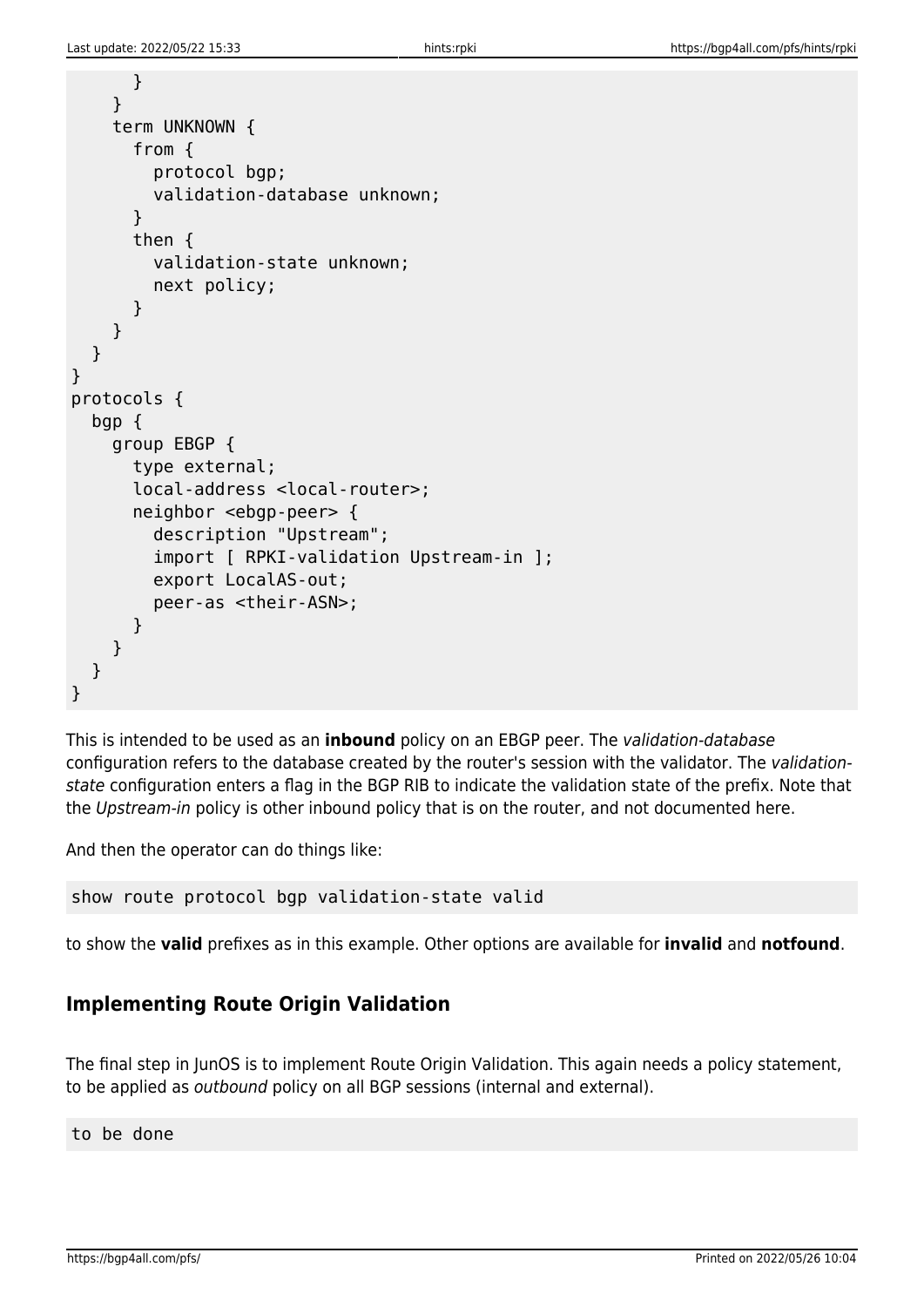### **BIRD Hints**

This section shows the basic configuration needed to get route origin validation up and running on a BIRD platform. This will be of most interest to IXPs, as BIRD is the mostly widely used Route Server implementation today. The configuration here is for BIRDv2 (2.0.8 at time of writing).

### **Configuration with Validator**

The configuration needed for BIRD to talk with a validator is:

```
roa4 table r4;
roa6 table r6;
protocol rpki validator1 {
    roa4 \{ table rpki4; \}; roa6 { table rpki6; };
    remote <ip address1> port <port1>;
     retry 300;
}
protocol rpki validator2 {
    roa4 \{ table rpki4; \};
     roa6 { table rpki6; };
    remote <ip address2> port <port2>;
     retry 300;
}
```
where <ip address> is the IP address (IPv4 or IPv6) of the validator, <port> is the TCP port the validator listens on, and 3600 is the RFC8210 recommended refresh interval (the period which the router will use to ask the validator if there is new/updated validation information available). Two validators are shown in this example.

This simply creates a validation database in BIRD - it does not touch the BGP RIB. To find out what is in the validation database (IPv4 and IPv6 shown):

show route table rpki4 show route table rpki6

and to find out the status of the connection to validator1:

show protocols validator1

### **Implementing Route Origin Validation**

The final step in BIRD is to implement Route Origin Validation. This needs a policy statement, to be applied as outbound policy on all BGP sessions (internal and external). We build those up using BIRD functions, like below (as used on route-server implementations of BIRD).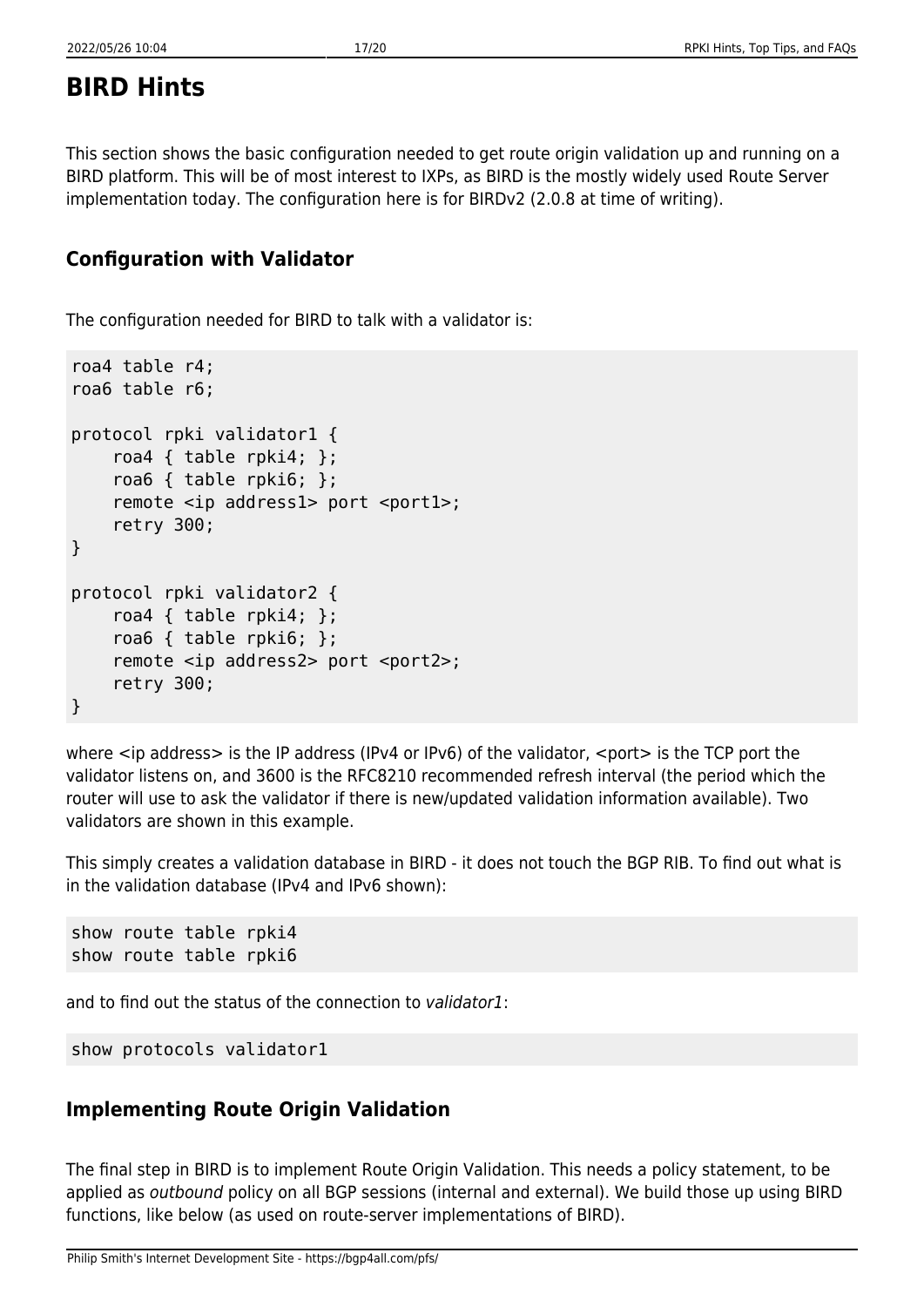```
# v4 function to check if prefix valid
function is_v4_rpki_invalid () {
  return roa check(rpki4, net, bgp path.last nonaggregated) = ROA INVALID;
}
# v6 function to check if prefix valid
function is v6 rpki invalid () {
  return roa check(rpki6, net, bgp path.last nonaggregated) = ROA INVALID;
}
# return true if invalid, false if not
function prefix is invalid()
{
    if net.type = NET IP4 then
        if is v4 rpki invalid() then return true;
    if net.type = NET IP6 then
        if is v6 rpki invalid() then return true;
     return false;
}
```
And then the prefix is valid function will be called as part of a larger outbound policy function, for example:

```
filter EXPORT
{
  if (prefix is bogon()) then reject "[Rejected Prefix: Bogon] ", net;
   if (prefix_is_invalid()) then reject "[Rejected Prefix: Invalid] ", net;
  if (as path contains bogons()) then reject "[Rejected Prefix: Bogon AS] ",
net;
  if (bgp path.len > 32) then reject "[Rejected Prefix: Long AS] ", net;
  if (bgp path.len < 1) then reject "[Rejected Prefix: No AS] ", net;
   accept "[Exported Prefix] ", net;
}
```
# <span id="page-17-0"></span>**FRrouting Hints**

This section shows the basic configuration needed to get route origin validation up and running on implementations using FRrouting (FRR). The commentary below assumes FRR 8.2.2. Older versions of FRR (8.1 and 7.5) have slightly different CLI and may not have all the features shown here.

### **Configuration with Validator**

The configuration needed for FRR to talk with a validator is:

```
rpki
  rpki polling_period 3600
 rpki cache <ip address1> <port1> preference 1
```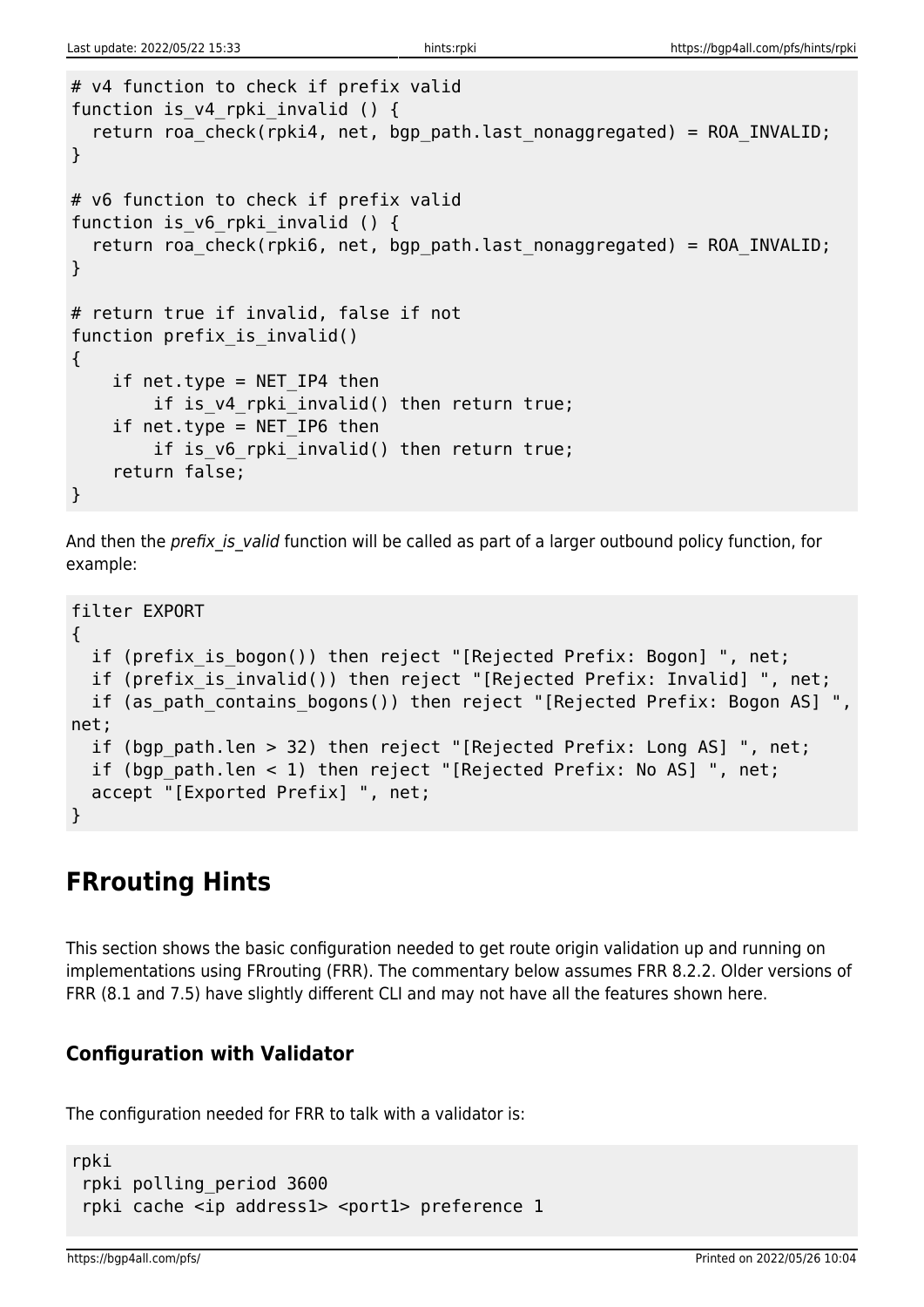```
 rpki cache <ip address2> <port2> preference 2
exit
```
Two validators are configured in this example, the preferred one has preference 1. The backup validator (used when the primary has become unreachable) is preference 2. More can be added following this principle.

FRR automatically populates the BGP RIB with validation status of each prefix. No operator intervention is needed. To find out what is in the validation database:

show rpki prefix-table

and to find out the status of the connection to the active validator:

show rpki cache-connection

To show the BGP RIB with the validation information now flagged, just use the standard:

show bgp

command set. To show prefixes that meet any of the validation states:

show bgp rpki valid

will show all the entries that are valid. There is also a command option for invalid and notfound.

#### **Implementing Route Origin Validation**

The final step in FRR is to implement Route Origin Validation. This needs a policy statement, to be applied as outbound policy on all BGP sessions (internal and external). The following example shows a route-map exporting IPv4 routes. Similar can be done for IPv6.

```
route-map EXPORT deny 5
 description Don't send RPKI Invalids
 match rpki invalid
exit
!
route-map EXPORT deny 15
 description Drop the IPv4 bogons
 match ip address prefix-list v4bogon
exit
!
route-map EXPORT permit 20
 description Everything else is good
exit
!
```
#### [Back to Home page](https://bgp4all.com/pfs/hints/start)